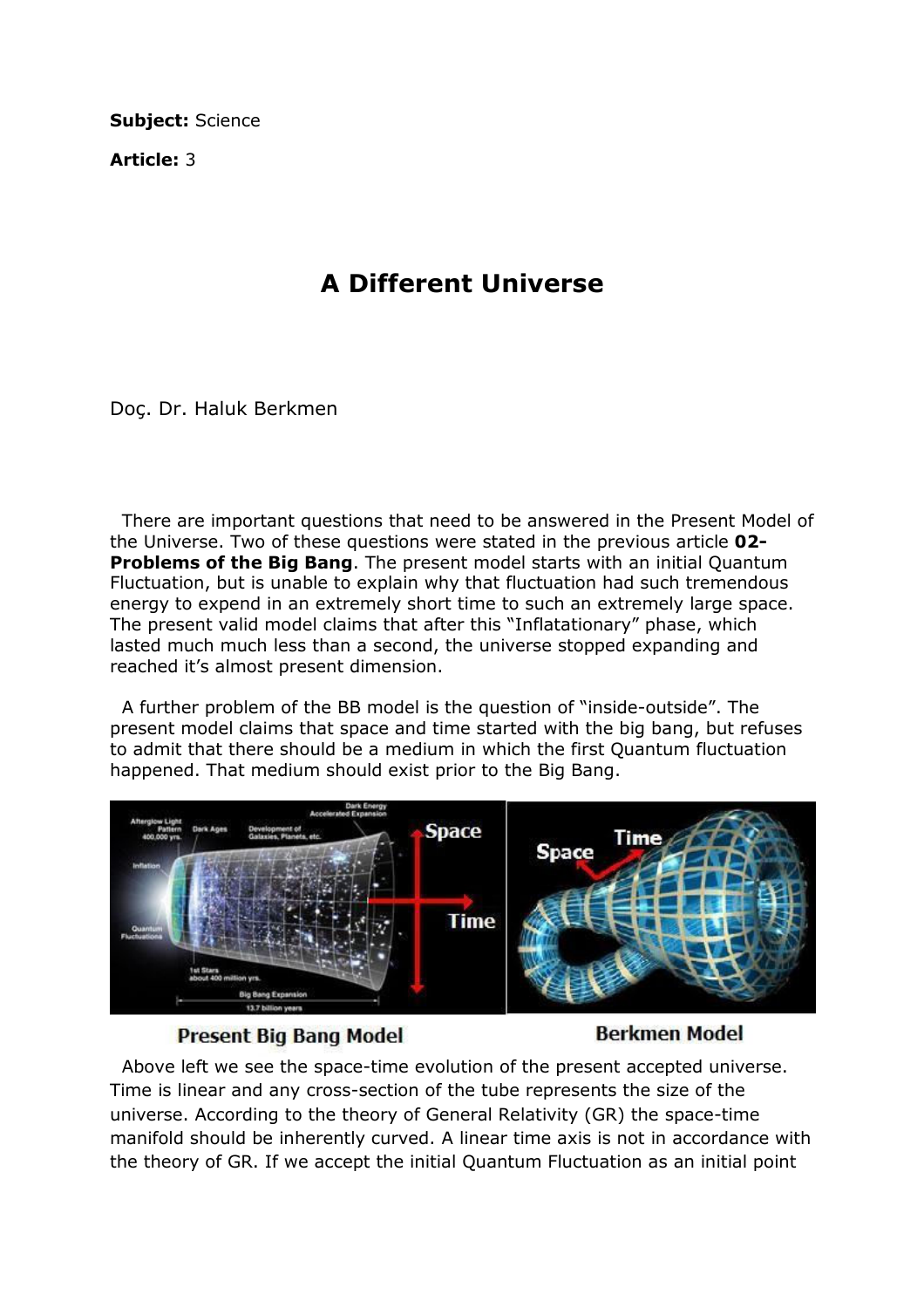singularity, all physical laws break down and GR becomes useless at the very beginning of the universe.

 These problems do not appear in a different model, which I propose and name the Berkmen Model (BM). In this model the universe does not start from an initial Quantum fluctuation. Furthermore the problem of "inside-outsice" is also resolved. Consider a 4-dimensional manifold as shown on the right hand side of the above picture. Both space and time are curved and the equations of GR are valid at all points. Any cross-section of that manifold represents the size of the universe. The form of that 4-dimensional manifold is like a **Klein Bottle**.

 In 1882, Felix Klein (1840-1925) imagined a bottle which came to be known after his name. The Klein bottle contains itself. Its inside is it's outside. It is the generalization of the Möbius loop. Below we see the Möbius loop on the left and the Klein bottle on the right.



 It is not possible to tell for sure which side is their inside and which side is their outside. A symbol on their surface can be slid around and it will appear at the same point on the reverse side. The Mobius loop is a 2-dimensional strip that can exists in 3-dimensions. Similarly the Klein bottle can only exist in 4-dimensions, because in 3-dimensions it has to pass through itself. This does not happen in 4 dimensions. Therefore the Klein bottle is a one-sided object. This is why we will always think that we exist "inside" the universe.

 If our universe is a 4-dimensional manifold, then the problem of "insideoutside" and the question of "background" is resolved. The Klein bottle is a self contained 4-dimensional object that does not need a background. The apparent expansion of the universe is also resolved because the Klein bottle is not a cylindrical object, but expands and contracts without going through a singularity. The **space-time coordinates** (shown in red) are curved and the universe expands as time goes by. Thus there is no need to postulate a "dark matter" or "dark energy". The present expansion will reverse and the universe will seem to contract in the distant future.

The fact that the Klein bottle passes through itself, tells us that it is a Fractal Manifold. Because Fractals are created by iterating a given equation over and over again, a form of feedback based on recursion. The fractal aspect of the universe is scale invariant and applies at all levels and all sizes of our universe,